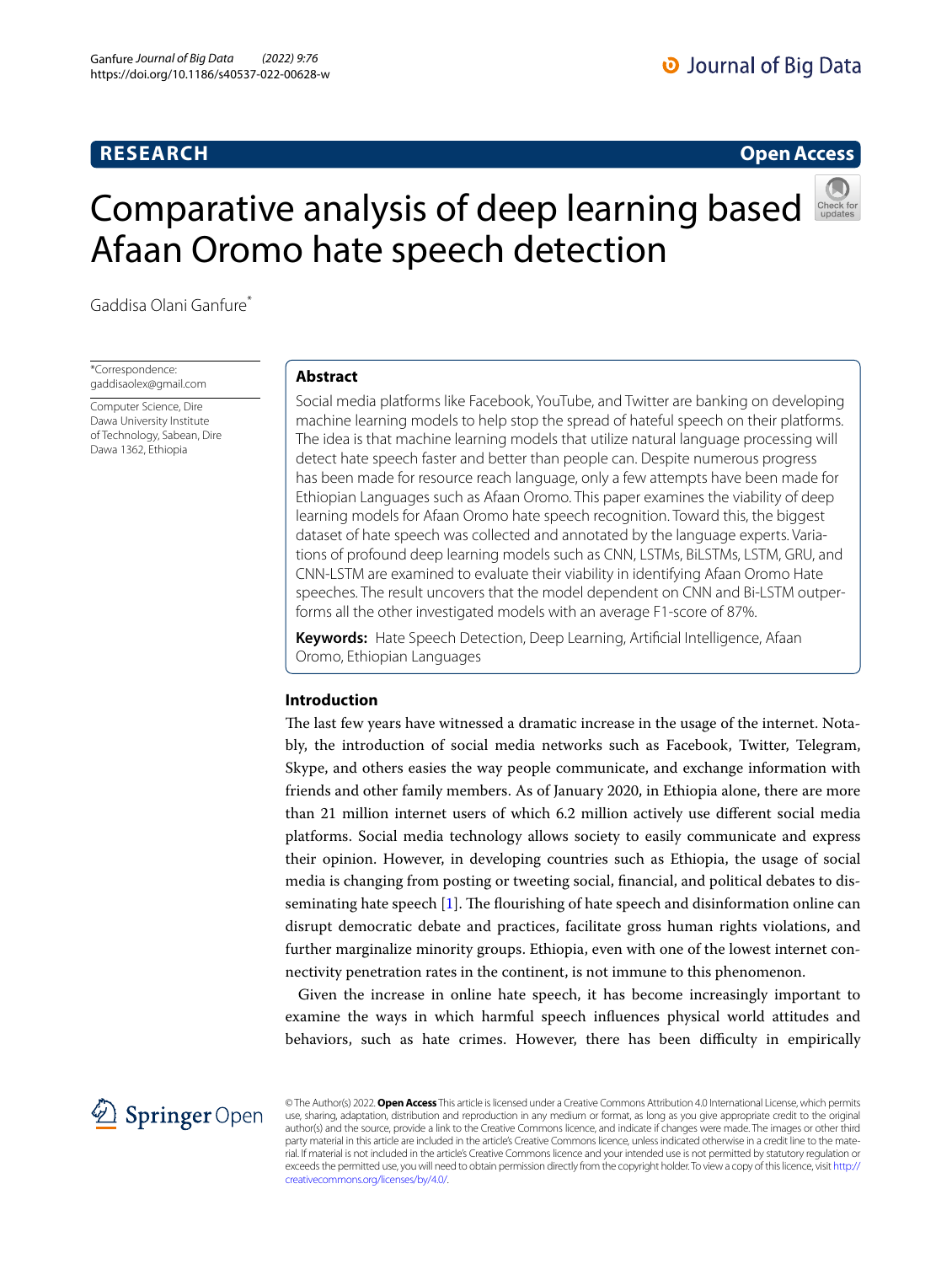identifying the connections between online racist speech and physical world consequences and thus the research in this area remains limited.

Social media giant like Facebook has been criticized for allowing their platform to be used as a vehicle for hate speech, with minimum moderation given to non-English pages, which has caused recurrent problems in sharply polarized countries like Ethiopia.

In recent years, the increasing propagation of hate speech on social media and the urgent need for efective countermeasures have drawn signifcant investment from governments, companies, and researchers. Social media platforms rely on a combination of artifcial intelligence, user reporting, and staf known as content moderators to enforce their rules regarding appropriate content publication. However, the problem arises when the platform's artifcial intelligence is poorly adapted to the under-resourced language and companies have invested little in staff fluent in them.

Aiming to classify textual content into non-hate or hate speech, a large number of methods have been developed for resource reach languages such as English, Chinese, French, and others  $[2-8]$  $[2-8]$  using statistical and machine learning approaches. Some research conducted on those languages [[9\]](#page-11-3) depicts that the detection model built using a deep learning model achieves a state-of-the-art accuracy. However, only a few attempts have been made for Ethiopian languages [\[10](#page-11-4)–[13\]](#page-11-5).

This paper introduces an automatic classification of social media post that contains Afaan Oromo text into hate speech or not hate by leveraging variants of deep learning approaches. First, a corpus of comments and posts retrieved from Facebook and Twitter are built, and then features are extracted using word n-grams and word embedding techniques such as Word2Vec  $[14]$  $[14]$ . Then, variants of deep learning models such as convolutional neural networks (CNN), long short-term memory networks (LSTM [[15\]](#page-11-7)), bidirectional long short-term memory networks (Bi-LSTM [[16\]](#page-11-8)), GRU, and CNN-LSTMs are used for hate speech detection. The experiment result reveals that the model built using CNN and BiLSTM achieves the highest weighted average F1-score of 87%. Likewise, this study also assesses the impact of incorporating augmented data into the training dataset. The result shows that the textual data augmentation enhances the model F1-score up to 3%. data. In the light of the gap in this research area, our contributions described in this paper are the following:

- Develop the largest labeled Afaan Oromo hate speech classifcation dataset of his kind.
- This work investigates the accuracy of five state-of-the-art deep learning models at detecting hate speech for resource-scarce languages, i.e., Afaan Oromo. The output of the experiment provides insight into their detection accuracy, and capability in using pre-trained models, and text data augmentation, and offers important guidelines for their deployment in real-world applications.
- Assess the impact of adding augmented textual data on the Afaan Oromo Hate Speech classifcation performance
- Assess the impact of using pre-trained Word2Vec model with the one directly trained with the hate speech classifcation model
- Build a pre-trained word embedding model, which is useful for other works in this area.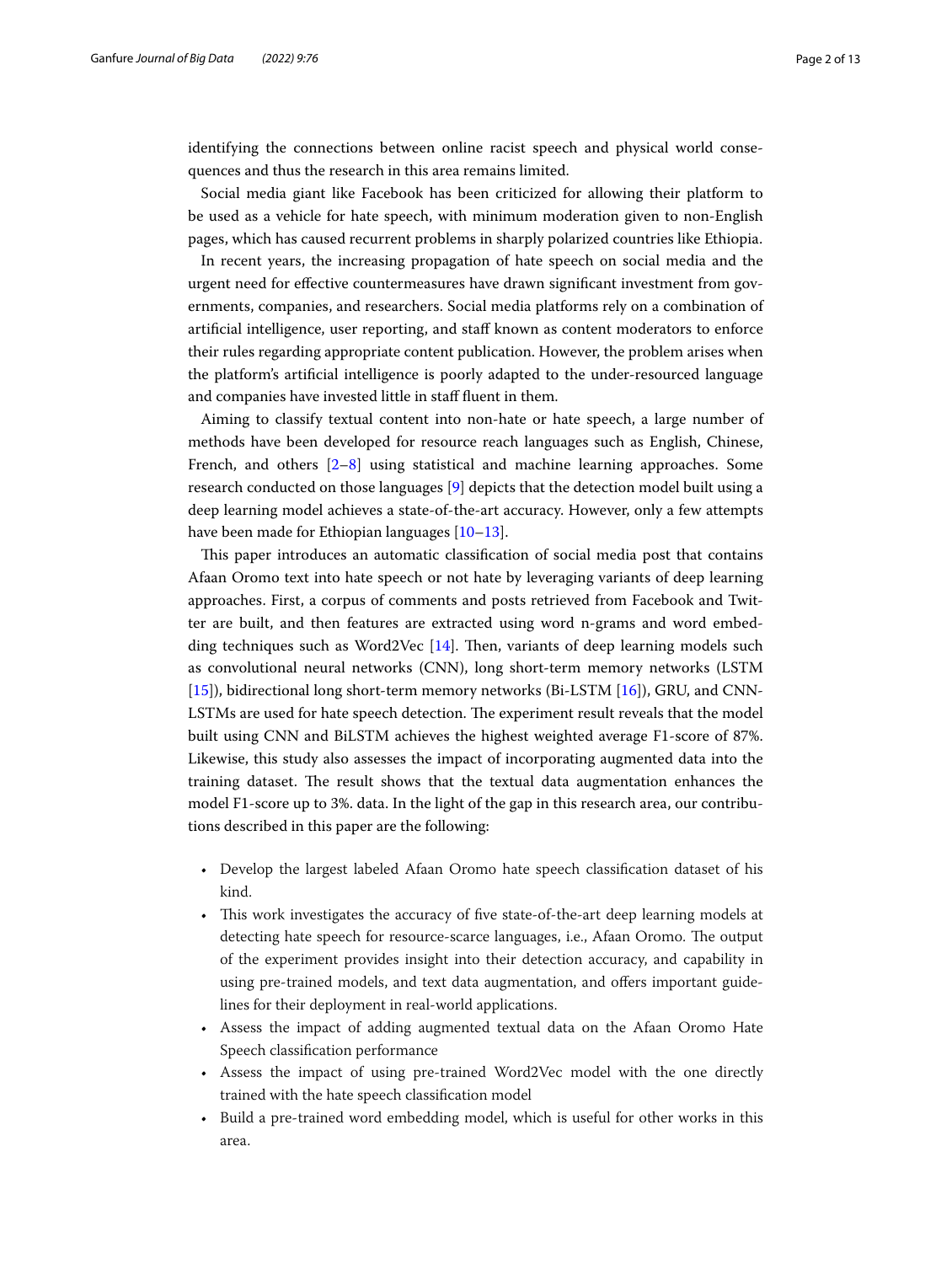The rest of the paper is organized as follows. First it explains related works in "[Back](#page-2-0)[ground and related work"](#page-2-0) section. ["Afaan Oromo Corpus creation and annotation"](#page-4-0) section presents the details of the data set. "[Experiment and discussion](#page-7-0)" section reports on approaches utilized in this study to classify the hate speech content. Section 5 presents the results accompanied by detailed performance analysis. ["Conclusion](#page-10-0)" section, concludes the paper.

#### <span id="page-2-0"></span>**Background and related work**

#### **Word embedding**

In Natural Language Processing (NLP) research, the aim is to make a model that is capable to recognize human languages. However, there is a challenge that leaps out: we, people, communicate with words and sentences; meanwhile, deep learning models expect the number as the input. To make the textual data ready for processing, it must be transformed into a sequence of vectors. One of the techniques commonly employed in NLP to transform textual data into a real-valued vector is called Word embedding. Word embedding techniques learn a real-valued vector representation for a predefned fxedsized vocabulary from a corpus of text  $[17]$  $[17]$ . The learning process of vector representation is done separately or joined with the neural network model on some tasks using document statistics. Pre-trained word embeddings are publicly available for researchers. For instance, Facebook provided the fastText model, Google provided several BERT models for diferent languages. Word embedding models have been widely used in NLP research such as hate speech detection, sentiment analysis, machine translations, storage optimizations, and security  $[2, 18-20]$  $[2, 18-20]$  $[2, 18-20]$ . In literature, numerous word embeddings techniques are introduced, for instance, word2vec [\[17\]](#page-11-9), Glove [[21](#page-11-12)], and FastText [\[22](#page-11-13)]. The main idea behind these models is that the word co-occurrence probabilities have the potential for encoding some type of semantic importance between the words (refer to [[23\]](#page-11-14) for a detailed description of all those techniques).

#### **Related work**

The introduction of social media such as Facebook and other community forums has simplifed the manner people communicate and express their thoughts, however, it also brought the issue of hate speeches. Online platforms provide a space for discourses that are harmful to certain groups of people. Recently, hate speech can be considered a serious problem by diferent country authorities. To minimize the impact of hate speech, various studies have been conducted at detecting hate speech. The majority of the research works have been done in resource reached languages like English [[2,](#page-11-1) [3\]](#page-11-15), Spanish  $[24]$  $[24]$ , and Chinese  $[7, 8]$  $[7, 8]$  $[7, 8]$  $[7, 8]$ . The most recent studies on hate speech detection have proposed the use of deep learning techniques for classifcation [[4–](#page-11-18)[6\]](#page-11-19).

Aimed at distinguishing the instance of hate speech, Davidson et al. [\[7\]](#page-11-17) utilized bigram, unigram, and trigram features with TF-IDF with a part-of-speech tagger as a feature for the machine learning model. The Twitter dataset that constitutes 33,458 English tweets was used for investigation. Their experiment using Logistic regression with a Linear Support Vector Machine (SVM) yielded an overall precision of 0.91, recall of 0.90, and F1 score of 0.90. Considering the simplicity of their model their fnding is interesting. Authors in [[25](#page-11-20)] also investigate the variety of hate categories to distinguish the kind of hate in Italian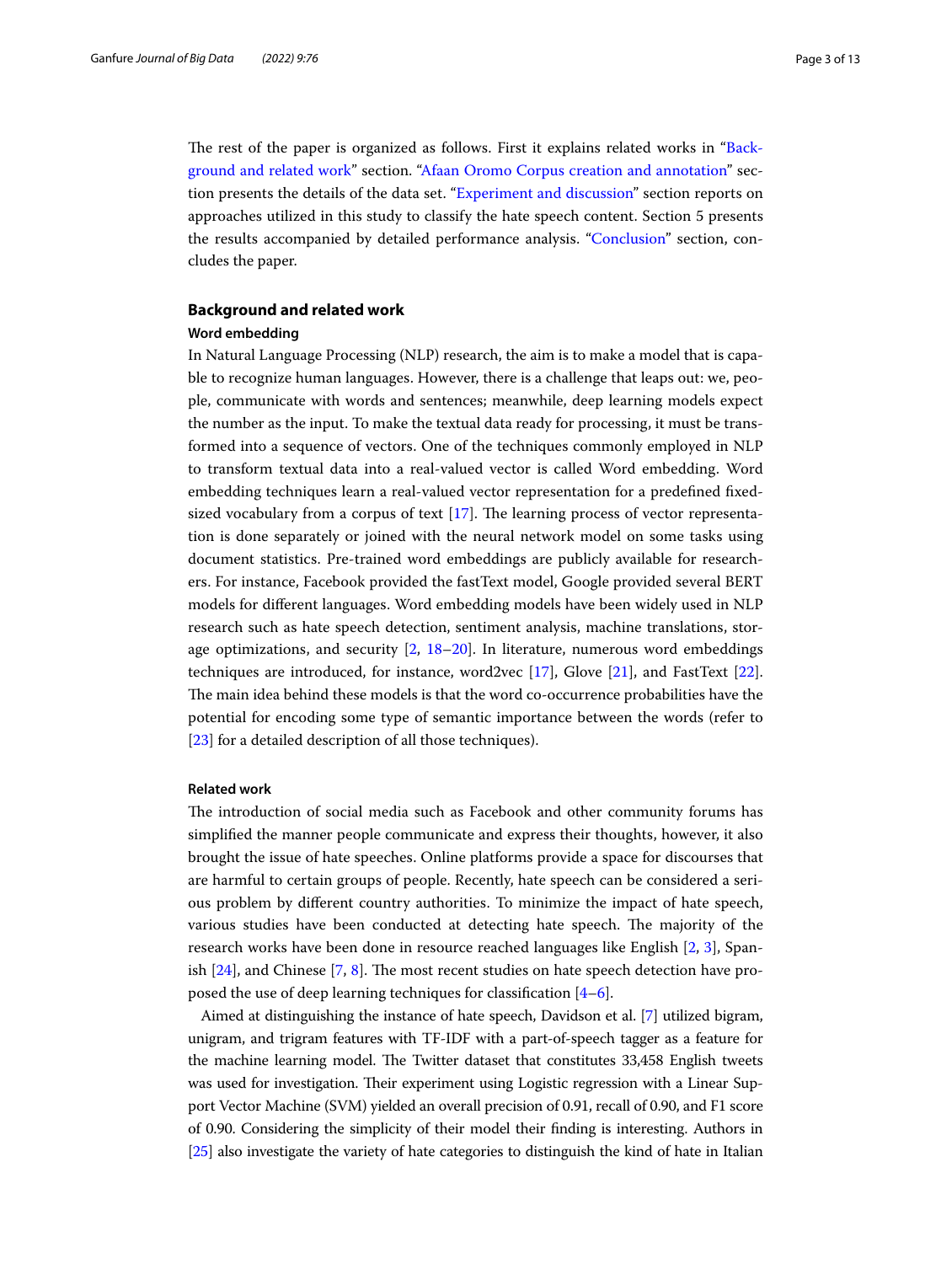text. By leveraging morpho-syntactical features, sentiment polarity, and word embedding lexicons, they design and implement a classifcation model using SVM and Long Short Term Memory (LSTM). To train the LSTM architecture, they represent each word with a 262-dimensional vector. Their finding reveals that the detection model built using an LSTM has an F1-score of 72%.

A study introduced in [[26](#page-11-21)] developed an Apache Spark-based model to classify Afaan Oromo language Facebook posts and comments into hate and not hate. They employed Random forest and Naïve Bayes as learning algorithms and Word2Vec and TF-IDF for feature extraction using 6120 (4882 to train the model and 1238 for testing). In their experiment, Naïve Bayes and Random Forest outperform with an accuracy of 79.83% and 65.34% with the word2vec feature vector modeling approach respectively. However, they recommended expanding the classifcation category with diferent aspects of hate and increasing the corpus size including other sources.

A study in [\[27\]](#page-11-22) designed a system for hate speech text classifcation on Twitter using, the CNN model with 6,655 total datasets. The classifier predicts each Tweet to one of four predefined categories as racism, sexism, both (racism and sexism), and neither. They have created two CNN models based on diferent input vector sets. using, word2vec, and randomly generated vector baseline. The system based on word2vec word vectors performed best overall, with an F1-score of 78.3%. However, their result is not sufficient and the system wrongly identifed some non-hate speech tweets as hate speech. In particular, the system was not able to identify properly the category of both racism and sexism.

Likewise, research introduced in [[28](#page-11-23)] used a Convolutional Neural Network classifer with word embedding as a feature using the Hate Speech Identifcation dataset distributed via Crowd Flower. They used 24,783 English tweets that have been classified into three classes hate, ofensive language, and neither. And a Publicly available Word2Vec word embedding with 300 dimensions pre-trained on the 3-billion-word from Google News with a skip-gram model. The final model resulted in an F-measure of 90%. However, the model incorrectly identifed some non-hate speech as hate speech. Also, the majority of the hated class is misclassifed, while the majority of the ofensive class is correctly identifed.

A study in [\[29\]](#page-11-24) utilized the Bidirectional Long Short Term Memory method and the word2vec feature extraction method with Continuous bag-of-word (CBOW) architecture to detect hate speech for Indonesian tweets. After applying the word2vec model, and by setting the epoch to 10, the learning rate to 0.001, and the number of hidden neurons to 200 their model achieves an F1-score of 96.29%. They also found that the addition of more LSTM layers can increase the accuracy by 2.27%. Gated Recurrent Unit (GRU) was implemented in [[30](#page-11-25)] to classify Bengali comments on Facebook as Hate Speech, Communal attacks, Inciteful, Religious Hatred, Political Comments, and Religious Comments. They introduce an annotated Bengali corpus of 5,126 Bengali comments belonging to six classes. Their experiment shows that a classification model built using GRU can achieve an accuracy of 70.10%.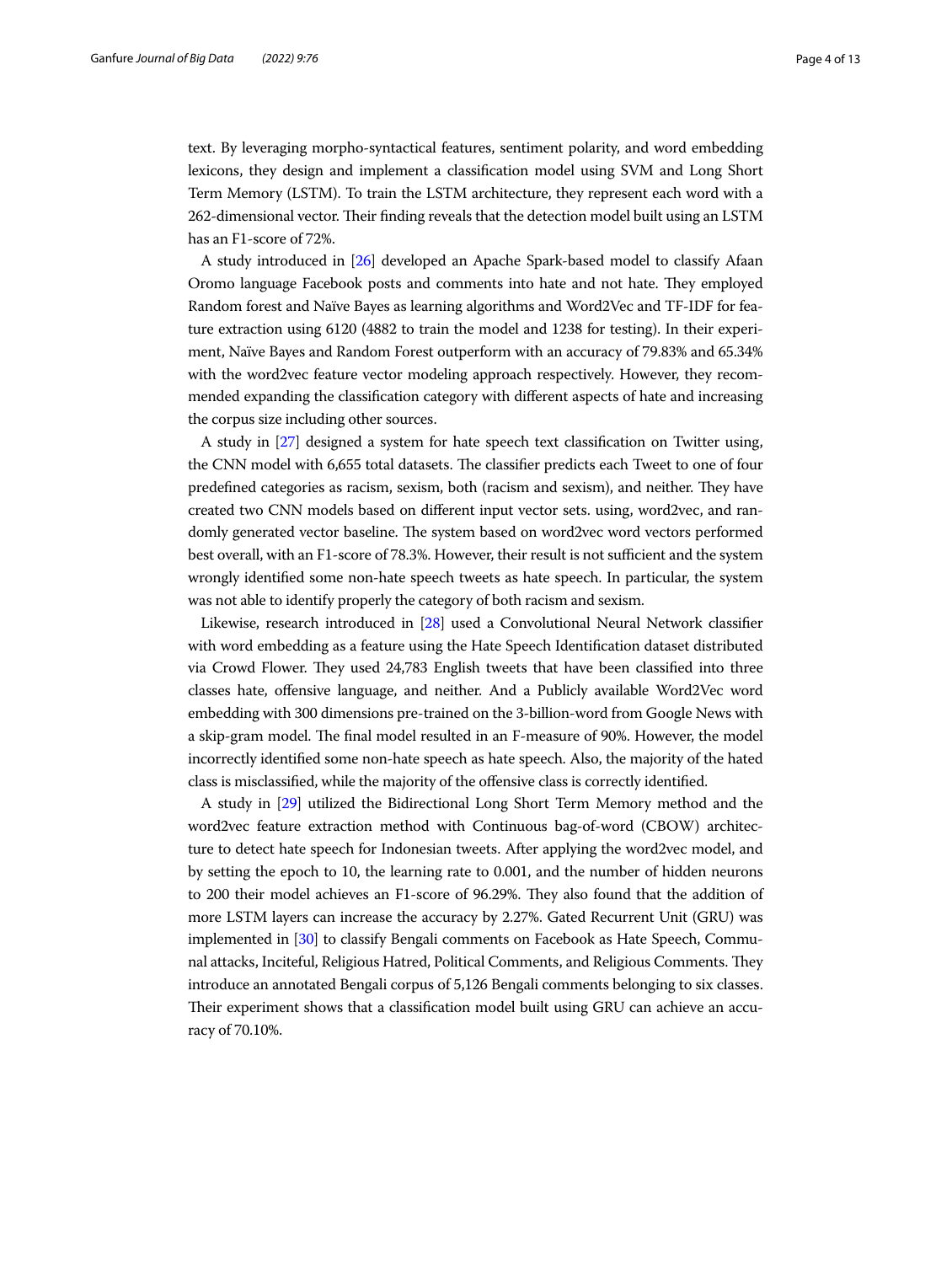| Page/account names  | Page/account names              |  |
|---------------------|---------------------------------|--|
| FBC Afaan Oromoo TV | Ethiopian Press Agency/Bariisaa |  |
| BBC Afaan Oromo TV  | Oromia Democratic Part/ODP      |  |
| <b>OMN TV</b>       | Kush Media                      |  |
| Fanabc Afaan Oromo  | OBS                             |  |
| Jawar Mohammed      | Taye Dendea Aredo               |  |

<span id="page-4-1"></span>**Table 1** Summary of public pages to retrieve comments and posts from Facebook and twit from Twitter

<span id="page-4-2"></span>**Table 2** Summary of Balanced data distribution in four classes

| Class       | Class label      | No of texts |
|-------------|------------------|-------------|
| Neutral     | $\left( \right)$ | 10,525      |
| Hate        |                  | 10,525      |
| Offensive   |                  | 10,525      |
| <b>Both</b> |                  | 10,525      |

## <span id="page-4-0"></span>**Afaan Oromo Corpus creation and annotation**

The Afaan Oromo Text dataset for Afaan Oromo hate speech detection (AHSD), which is the main focus of analysis in this paper, is retrieved from comments and posts published on Facebook and Twitter from January 2019 to June 2019 by the authors of this paper.

## **Corpus collection**

Tis work targets Facebook pages and Twitter accounts that are open to suspected hate speech rather than focusing on websites or blogs that already have specifc agenda. In Ethiopia, it's common for social network communities are commonly posting on political and religious issues. The summary of Facebook pages and Twitter pages that was utilized to build the corpus is provided in Table [1](#page-4-1). Tose pages listed in Table [1](#page-4-1) typically post discussions on political, social, economic, religious, and environmental issues that took place in Ethiopia.

In total, 35,200 posts and comments were collected. In order to remove the noise from the data set, rigorous preprocessing was carried out, which resulted in the removal of HTML, URLs, tags, emoticons, and other language scripts. By applying the data augmentation approach outlined in [\[31](#page-12-0)], the total dataset size was increased to 42,100. Detailed statistics of the balanced Afaan Oromo dataset categorized into 4 classes (i.e., NEUTRAL, HATE, OFFENSIVE, and BOTH) are provided in Table [2.](#page-4-2)

#### **Annotation guideline**

Annotation is an integral part of the development of Text classifcation. Annotated data provides useful quantitative information about the occurrence of certain contextual features. For the Afaan Oromo, there is no standardized and labeled corpus for hate speech detection. In hate speech detection, dataset annotation can be performed either manually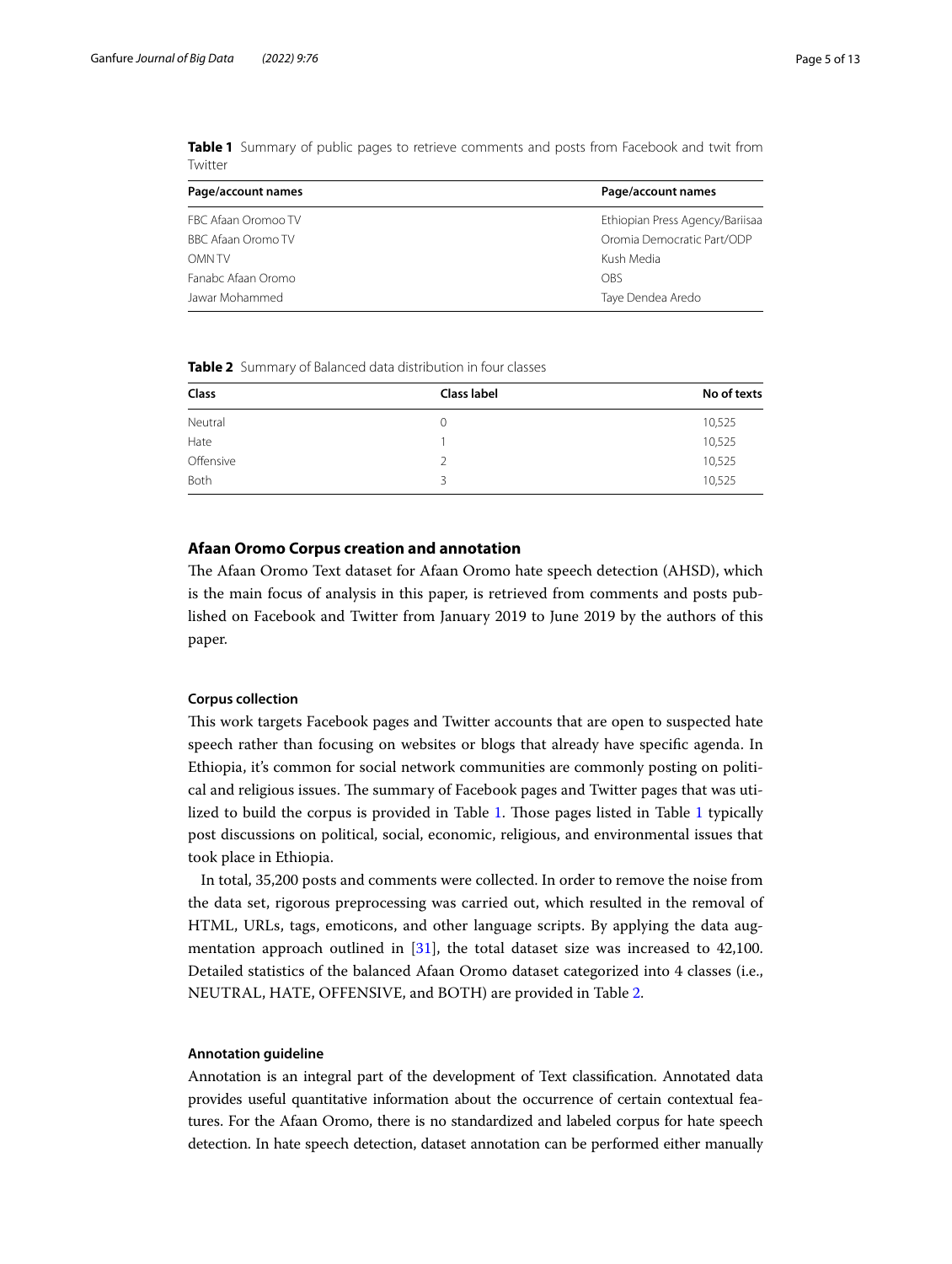or crowd-sourcing. A research work in [[32](#page-12-1)] shows annotations generated by expert annotators outperform crowd-sourcing strategy. The reason is that cultural norms play an important role in how hate is expressed and whether or not people perceive something as hate speech. Thus, authors also believe that testing for inter-annotator reliability may help alleviate these biases in some cases but will not necessarily neutralize the impact of views on what is hateful or not, which may be shared by the majority of annotators. Toward this, Afaan Oromo language speakers from diferent corners of Ethiopia were engaged in the annotation process. Each annotator labeled a text into one of the four classes as shown in Table [2.](#page-4-2) To ensure consistency among annotators they are provided with the following guidelines (or rules) for each annotator: A post has been marked as hate:

- If a post/comment uses references to the alleged inferiority or superiority of some target groups.
- If a post/comment afects diferent characteristics of the person and motivates audiences to take action or make violation.
- If a post/comment contains stereotype which means over-generalized belief about a given target.
- If a post/comment Accusing or Condemning people based on their target groups.

A post has been marked as Ofensive:

- If a post or comment contains violent or insulting words but not possible to explicitly identify a target group in the post/comment.
- If a post or comment contains defamation, which is a false accusation a person or attack on a person's character.
- If a post or comment contains insulting, dirty, disgusting, or upsetting words but does not motivate the people to take action.

A post has been marked as Both (i.e, Hate and Ofensive):

• If there is a combination of hateful expression, and use an insult, threats, or derogatory terms toward a target's groups.

The structure of the Afaan Oromo Hate Speech Detection system is depicted in Fig. [1](#page-6-0). As shown in Fig. [1,](#page-6-0) the system has three main components, i.e., Data preprocessor, Feature extractor, and deep learning models. First, the system accepts a sequence of the token as the input, and then it goes through a data preprocessor module that discards URLs, tags, and other unnecessary inputs. Using a pre-trained Word2Vec or a Word-2Vec trained with the model, the feature engineering component will extract the relevant feature vectors that are used for classifcation. Finally, the deep learning model will take the vector that corresponds to the input to output the corresponding class label after repetitive training.

#### **Data preprocessor**

As shown in Fig. [1,](#page-6-0) the data preprocessor module is responsible to remove Twitter profle tags, hashtags, URLs, emojis, and stop words (words that do not add any meaning or value to the sentence) in addition to the tokenization task.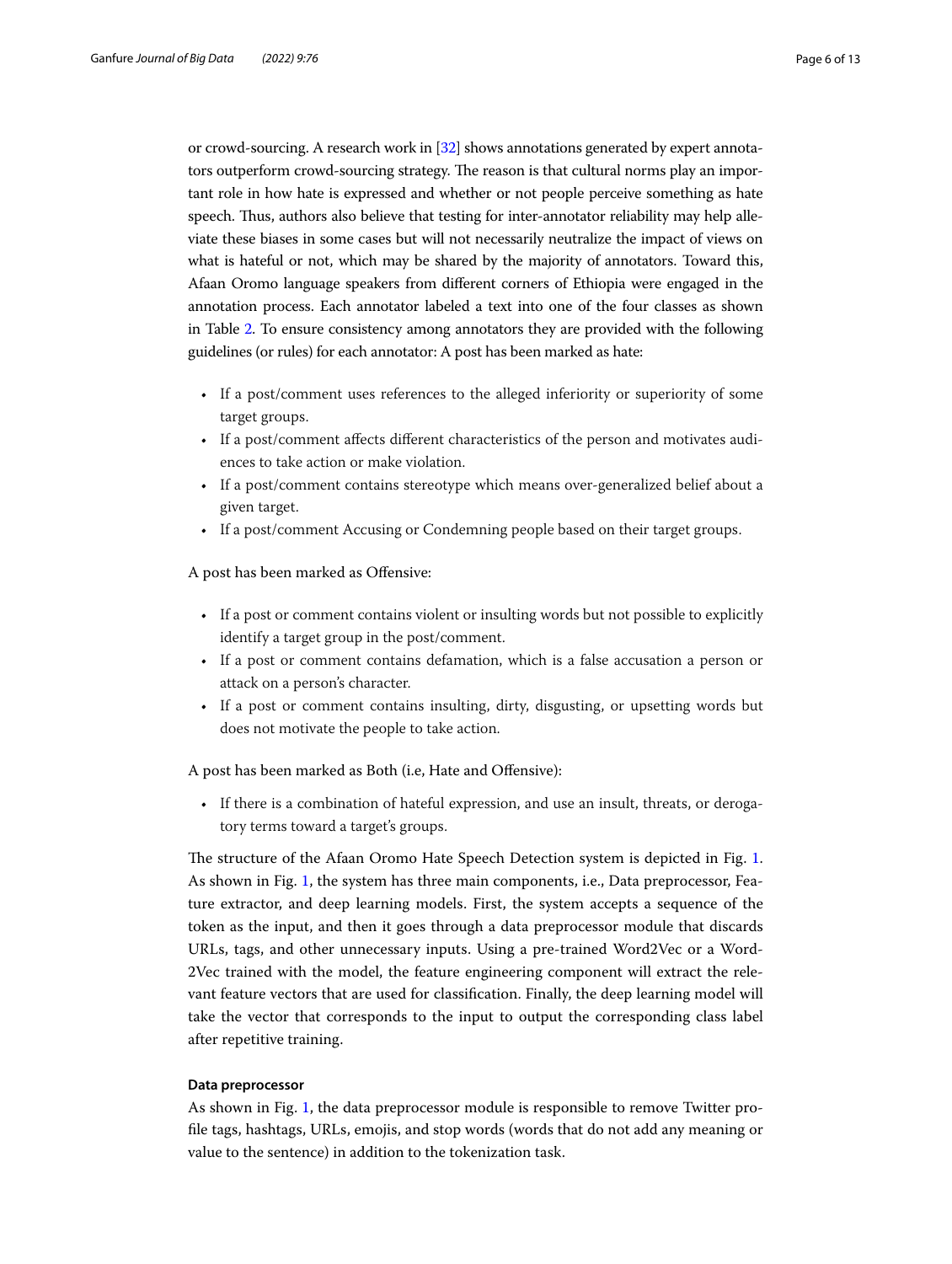

#### <span id="page-6-0"></span>**Feature engineering**

Once the raw data undergoes preprocessing, the Feature engineering part will transform each token into its corresponding embedding vector (a vector that summarizes a given token into a new representation that captures the contextual similarity). Deep neural networks can capture features automatically without any human intervention but they are designed to learn from numerical data or word vectors. Among the available word embedding techniques, a research in  $[33]$  reveals that a word2vec  $[14]$  $[14]$  model is found to be the efective distribution for hate speech detection research. So, in this study, a type of word embedding technique called Word2Vec is used, which is an algorithm that uses a neural network to learn word embedding. Its goal is to estimate each token's position in a multi-dimension vector space based on the similarity of diferent tokens.

There are numerous variants of word2vec, among those the Continuous Bag-of-words (CBOW) model was adpoted for this study. In the CBOW model, the model learns the distributed representation by training a feed-forward neural network using word cooccurrence with language modeling to predict the word in the given context. The aim of training the CBOW model is to maximize the log-likelihood probability which is calculated as follows:

<span id="page-6-1"></span>
$$
\frac{1}{t}\sum_{t=1}^{T}\log p(w_t||w_c) \tag{1}
$$

where  $w$  in Eq. [1](#page-6-1) is the target word, and  $w_c$  represents the sequence of words in context. Word2Vec model can be implemented in two ways: (1) pre-training and using it as an input layer at the beginning of the model architecture, or (2) training it with the model itself. The impact of both approaches in detecting Afaan Oromo hate speech is assessed using Python together with Keras and Tensorfow. Overall, the utilization of embedded representation has two implications for the proposed hate detection models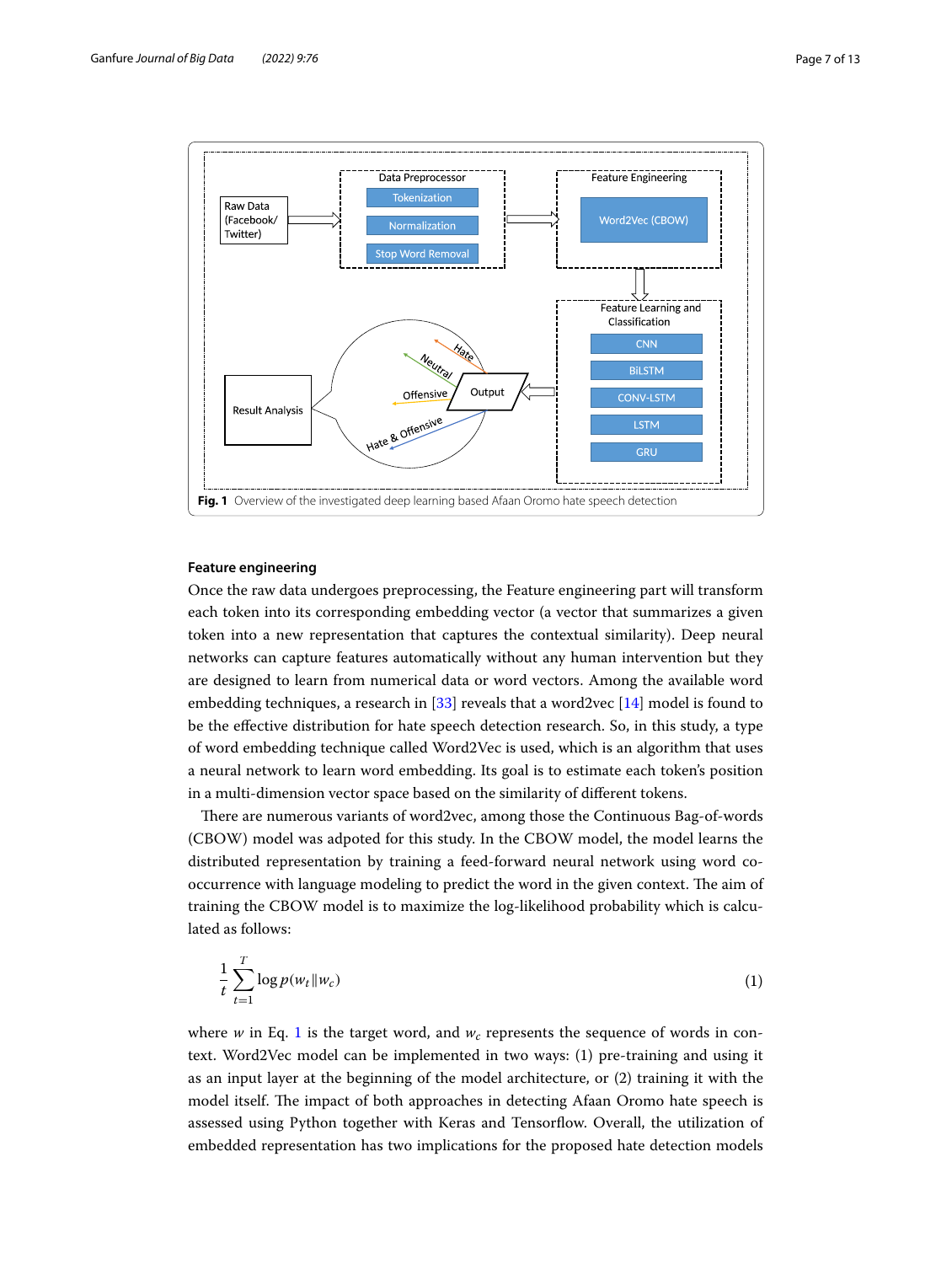(1) it reduces the dimension of the input into a k-size vector, and  $(2)$  it is a more expressive representation as it captures contextual resemblance and semantic sequence of data.

## **Feature learning and classifcation using deep leaning models**

Once the feature engineering module produces the embedding vectors, the next step is feature learning and classifcation. In this study, fve deep learning models are selected for comparison.

- CNN which is a class of Deep Learning model that use convolutional layers and maximum pooling or max-overtime pooling layers to extract higher-level features.
- LSTM is a powerful kind of RNN used for processing sequential data such as sound, time series (sensor) data or written natural language.
- BiLSTM is is a hybrid bidirectional LSTM and CNN architecture.
- GRU is similar to long short-term memory (LSTM) with a forget gate, but has fewer parameters than LSTM, as it lacks an output gate.
- CONV-LSTM is a type of recurrent neural network for spatio-temporal prediction that has convolutional structures in both the input-to-state and state-to-state transitions.

After grid search, the optimal hyperparameters selected for those models are summarized in Table [3.](#page-7-1)

## <span id="page-7-0"></span>**Experiment and discussion**

## **Evaluation setup**

Five-fold cross-validation is used to train and test the model. That is out of 42,100 total sentences, 33,680 of them are used for training and the remaining one is used for testing at a time. In doing partition, due consideration was given to avoid overlap and to preserve the class distribution of the training set as closely as possible. In each case, the remaining training data (8420) was used as the testing set. Then, for every deep learning model investigated in this study training was made independently using a set for parameter optimization, and a development set for validation purposes. The performance report in this study indicates the decision for each method by averaging the result

| Hyparameter name                       | Hyparameter value |
|----------------------------------------|-------------------|
| Number of Convolution Layer            | 3                 |
| Number of Filters in Convolution Layer | 250               |
| Filter Size                            | $3 \times 3$      |
| Dropout Rate                           | 0.5               |
| Batch Size                             | 128               |
| <b>Embedding Dimesion</b>              | 300               |
| Hidden Layer Activation Function       | Relu              |
| Output Layer Activation Function       | SoftMax           |
| Optimizer                              | AdaGrad           |
| Learning Rate                          | 0.001             |

<span id="page-7-1"></span>

| Table 3 Architectural hyperparameters |  |
|---------------------------------------|--|
|---------------------------------------|--|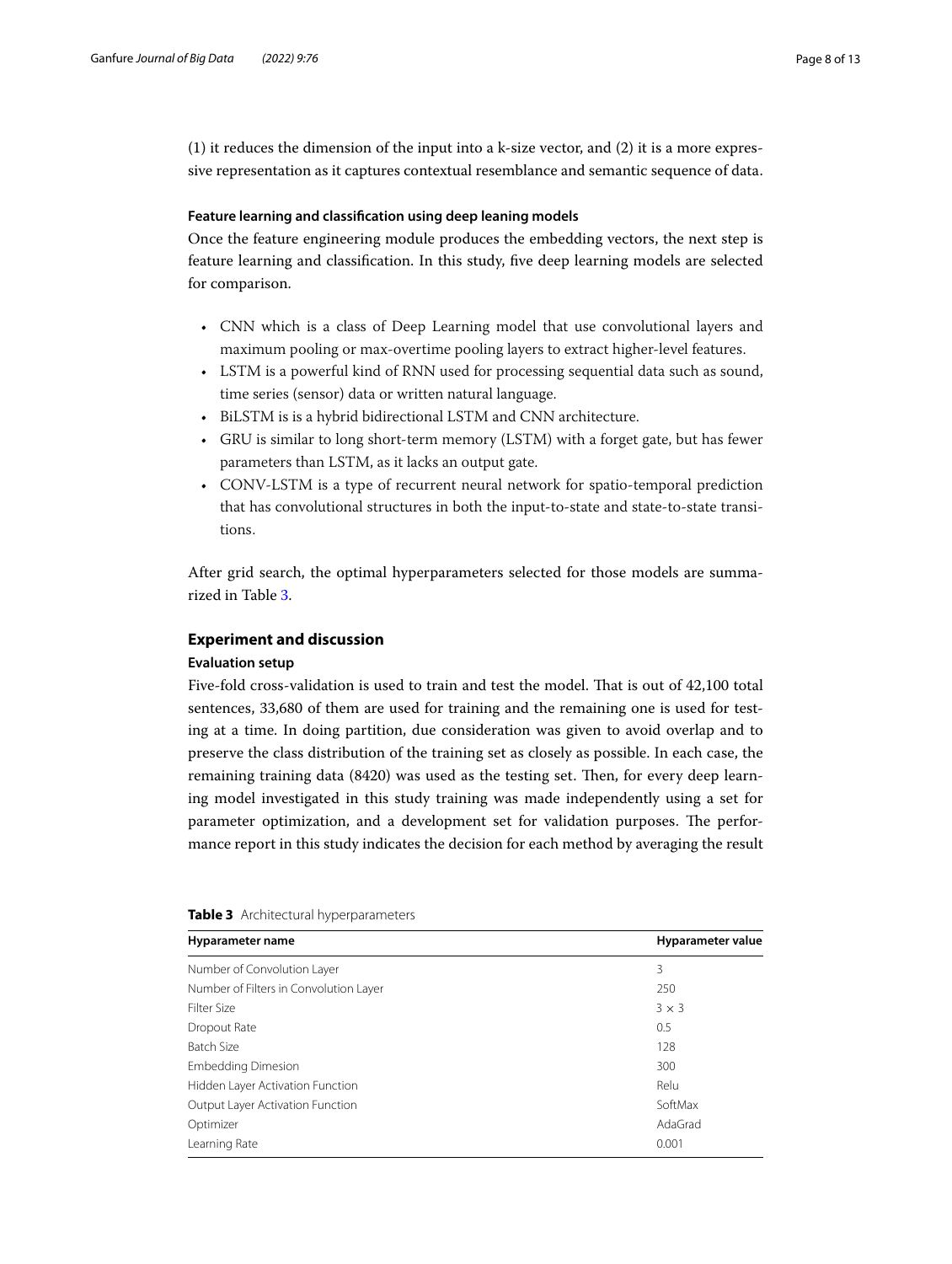<span id="page-8-0"></span>**Table 4** Evaluation metrics

| <b>Metrics</b> | <b>Formula</b>                                             |
|----------------|------------------------------------------------------------|
| Precision      | $TP/(TP + FP)$                                             |
| Recall         | $TP/(TP + FN)$                                             |
| F1-Score       | $2x$ ((precision $x$<br>recall)/(precision $+$<br>recall)) |



<span id="page-8-1"></span>obtained after each fold. To provide the evaluation results, three evaluation metrics are adopted in this work. These are "Precision", "Recall", and "F1-score". The equation of these three performance metrics is shown in Table [4.](#page-8-0)

In Table [4,](#page-8-0) "TP", "FP", "TN", and "FN" represents True Positive, False Positive, True Negative and False Negative, respectively. In this work, fvefold cross-validation is used, where 4 of the fold are used for training the model, and onefold will be used for testing the model (i.e., at a time). Finally, the average test result after fvefold is reported in Figs. [4,](#page-9-0) [5.](#page-9-1)

#### **Results and discussion**

This section presents the results of the experiments investigated using different deep learning models. As our primary goal is to compare the performance of models in different circumstances, the results for each model are presented in separate Tables. Three series of experiments are conducted using five different deep learning models. The first one involves the case where the word embedding is pre-trained (see Figure xxx), whereas the second one is the case where word embedding is trained together with the model itself. The third and fourth experiments are conducted to assess the impact of data augmentation on classifcation performance.

Figure [2](#page-8-1) shows the weighted average results of the experiments carried out with fve deep learning methods when the pre-trained Word embedding is used for feature extraction. As can be seen in Fig. [2,](#page-8-1) the BiLSTM and CNN accomplished the best performance (with a weighted average F1-score of 87%). The average F1-score of CNN-LSTM, GRU, and LSTM is 85%, 86%, and 82%, respectively.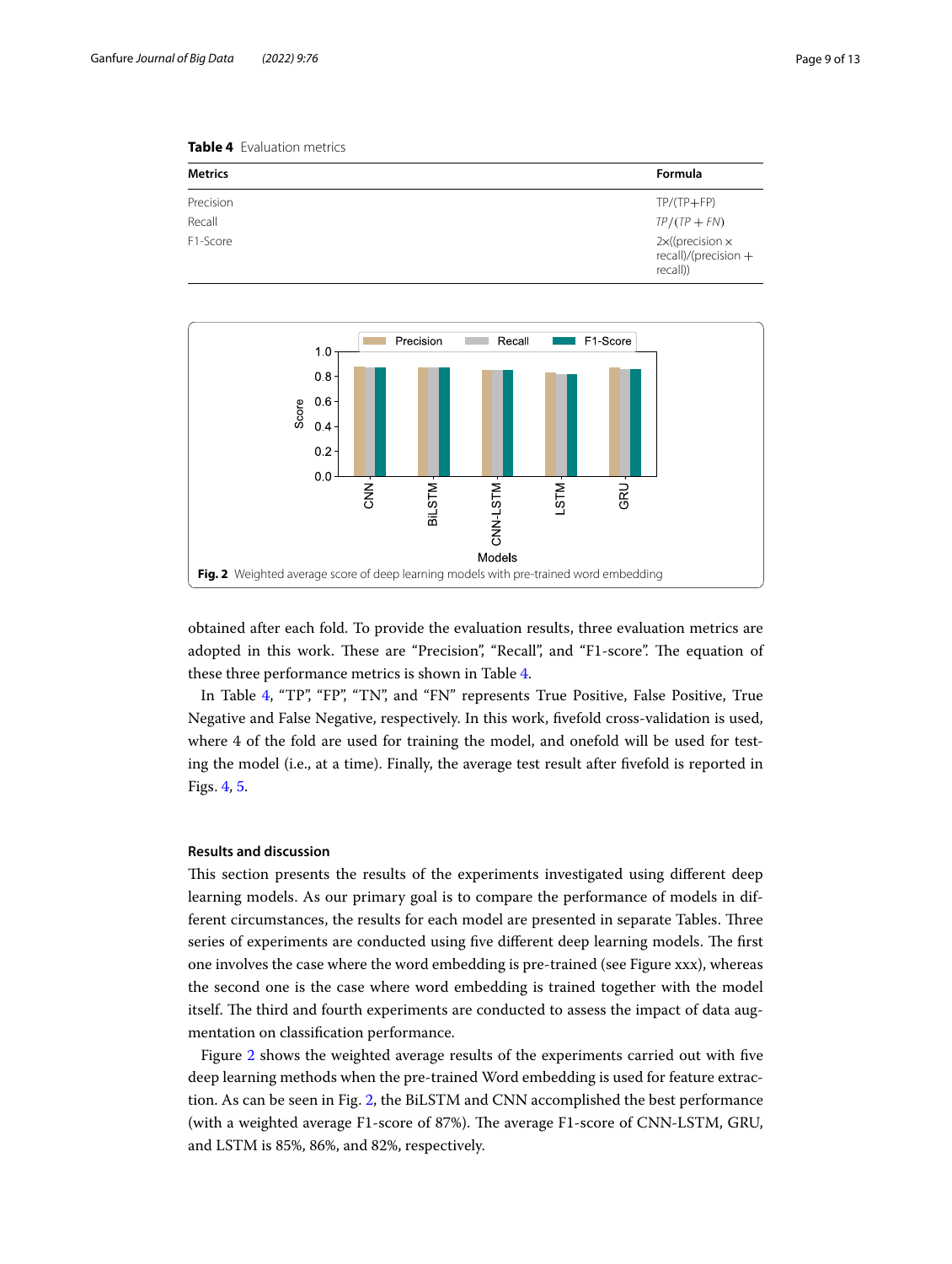Figure [2](#page-8-1) shows the result using a word embedding structure that was trained with the model as well. The results of these experiments are listed in Fig. [3.](#page-9-2) As it can be seen in Fig. [3](#page-9-2), training the model with embedded representation slightly increases the classifcation performance of the investigated model by 1.5% on average. Authors



<span id="page-9-2"></span>

<span id="page-9-1"></span><span id="page-9-0"></span>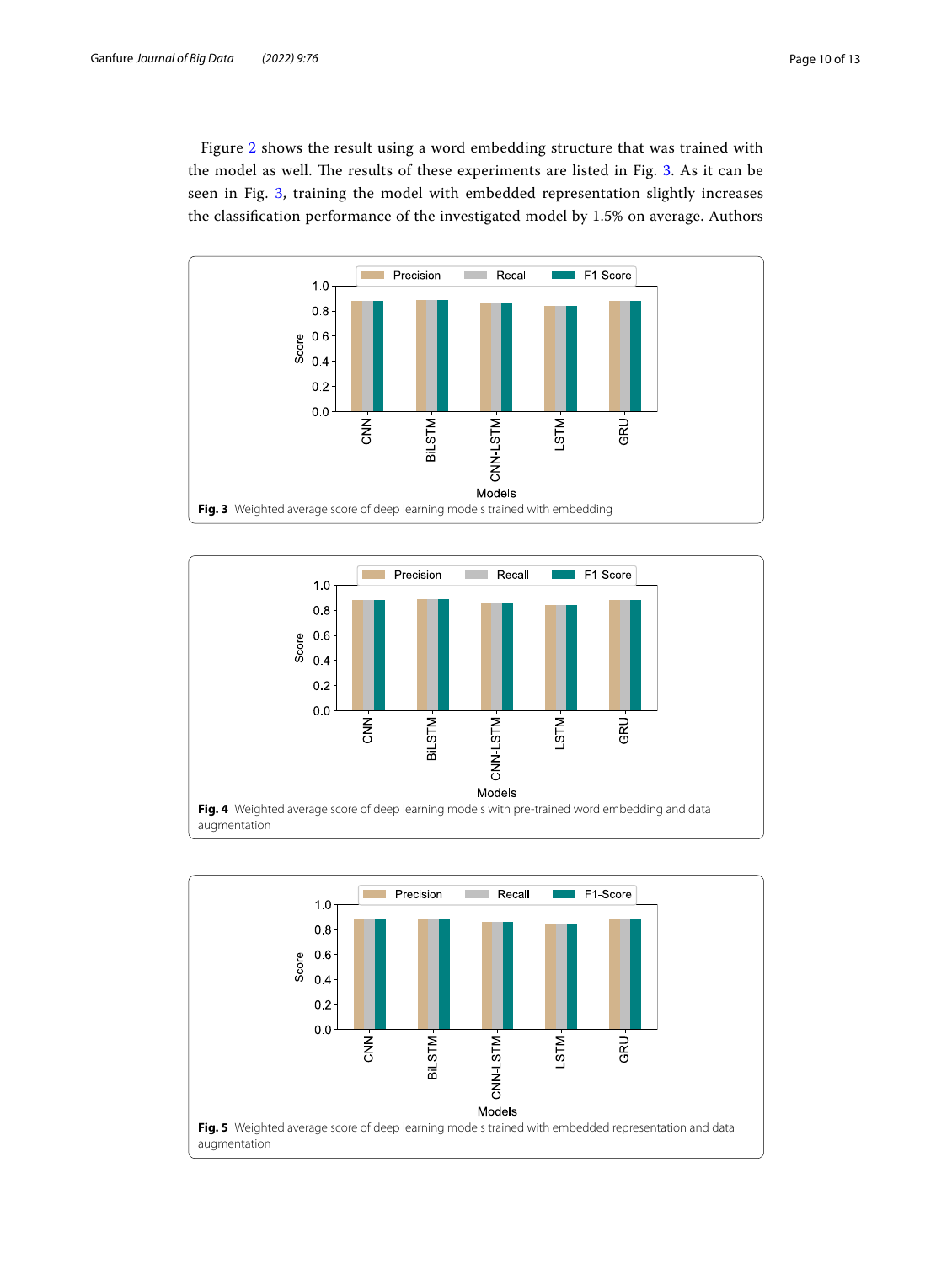believe that training the model with embedding representation will allow the model to optimize the trainable parameters, and hence improve the classifcation performance.

Overall, three main observations can be made by comparing the experimental results of the neural network. First, a model trained with embedding representation is able to capture syntactic and semantic relations of Afaan Oromo words. Secondly, the data augmentation mechanism improves the performance of the hate detection models. Finally, Bidirectional Long Short-Term Memory (BILSTM) achieved the highest F-score of all classifers used in our experiments.

#### <span id="page-10-0"></span>**Conclusion**

This paper presents an empirical evaluation of five deep learning models (i.e., CNN, LSTM, GRU, BiLSTM, and CNN-LSTM) for detecting Afaan Oromo hate speech. First, the largest Afaan Oromo Corpus for Hate Speech Detection was prepared. The data used to train and test the model is collected from Twitter and Facebook pages. The finding shows that the best performance was showcased by the BiLSTM with a weighted classifcation F1 score of 91%. Moreover, the research also compared the efect of using a pre-trained embedded representation with the one training with the model. From the experiment, the authors conclude that training an embedded representation with a model and incorporating augmented samples will enhance the classifcation performance of all the investigated models. Considering the dataset size investigated in this paper the result performance of the deep learning model at detecting Afaan Oromo hate speech is promising. In future work, we would like to investigate the performance of classifer ensembles and meta-learning for this task. Future research needs to consider a mechanism to incorporate divergent opinions. Also, the performance is not perfect, which means that users will face up with misclassifed content. Comparative analysis with models built for other languages would be interesting to know which is also one of the future directions.

#### **Abbreviations**

CNN: Convolutional Neural Networks; LSTM: Long Short-Term Memory; Bi-LSTM: Bi-directional Long short-term Memory; GRU: Gated Recurrent Unit; AHSD: Afaan Oromo hate speech detection; CONV-LSTM: Convolutional Long Short-Term Memory.

#### **Acknowledgements**

Not applicable.

#### **Author contributions**

GOG contributed to the design and implementation of the research, to the analysis of the results and to the writing of the manuscript. The author read and approved the fnal manuscript.

## **Funding**

Not applicable.

#### **Availability of data and materials** Not applicable.

**Declarations**

 **Ethics approval and consent to participate** Not applicable.

**Consent fo publication** Not applicable.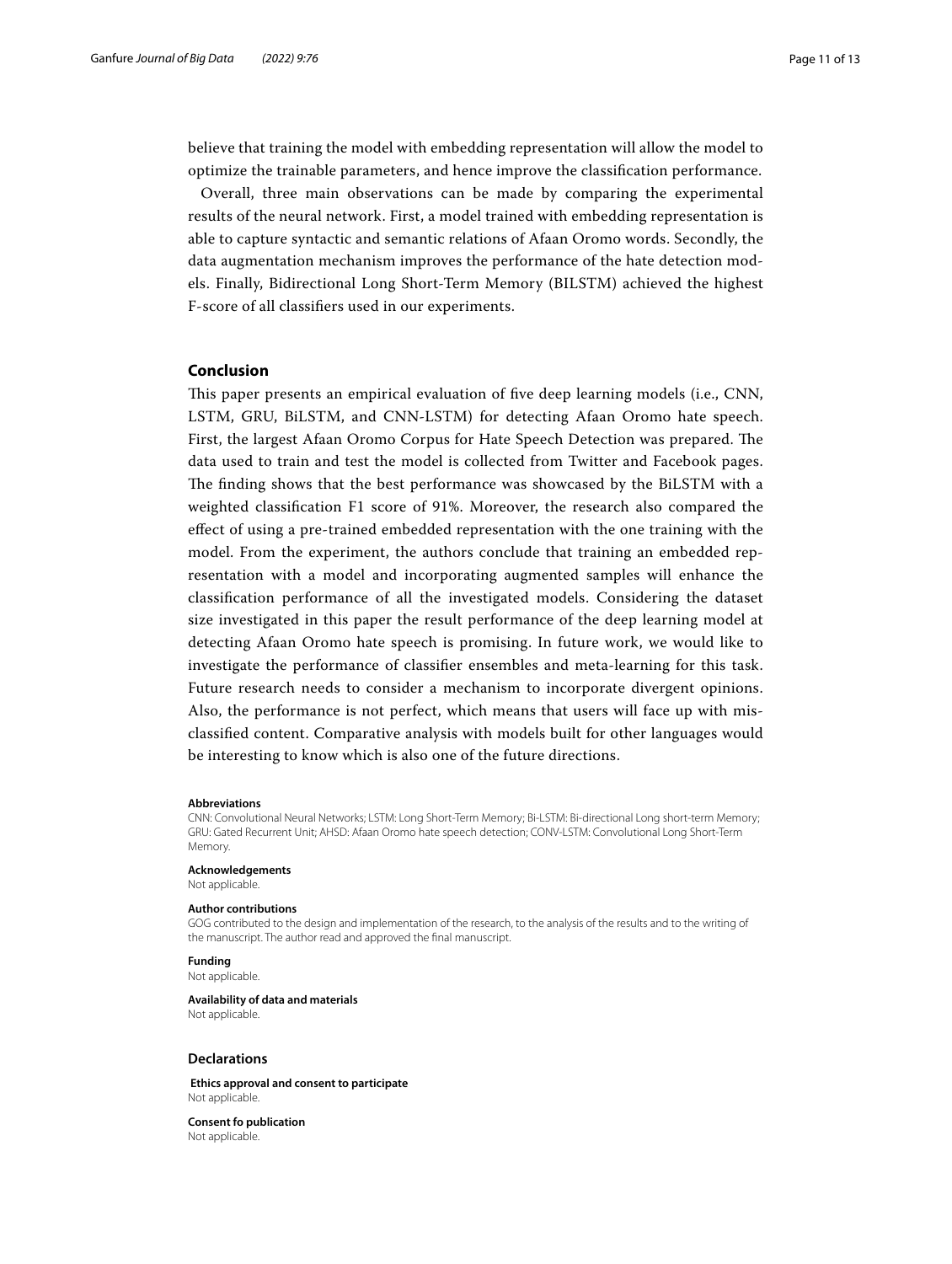#### **Competing interests**

The authors declare that they have no competing interests.

Received: 23 January 2022 Accepted: 26 May 2022 Published online: 02 June 2022

#### **References**

- <span id="page-11-0"></span>Negussie N, Ketema G. The relationship between facebook practice and academic performance of university students. Asian J Humanities Soc Sci (AJHSS). 2014;2(2):1–7.
- <span id="page-11-1"></span>2. Zhang Z, Robinson D, Tepper J. Detecting hate speech on twitter using a convolution-gru based deep neural network. In: European Semantic Web Conference. Springer. 2018; p. 745–60.
- <span id="page-11-15"></span>3. Pereira-Kohatsu JC, Quijano-Sánchez L, Liberatore F, Camacho-Collados M. Detecting and monitoring hate speech in twitter. Sensors. 2019;19(21):4654.
- <span id="page-11-18"></span>4. Aluru SS, Mathew B, Saha P, Mukherjee A. Deep learning models for multilingual hate speech detection. 2020; arXiv preprint [arXiv:2004.06465.](http://arxiv.org/abs/2004.06465)
- 5. Alshaalan R, Al-Khalifa H. Hate speech detection in saudi twittersphere: A deep learning approach. In: Proceedings of the Fifth Arabic Natural Language Processing Workshop. 2020; p. 12–23.
- <span id="page-11-19"></span>6. Zimmerman S, Kruschwitz U, Fox C. Improving hate speech detection with deep learning ensembles. In: Proceedings of the Eleventh International Conference on Language Resources and Evaluation (LREC 2018). 2018;
- <span id="page-11-17"></span>7. Davidson T, Warmsley D, Macy M, Weber I. Automated hate speech detection and the problem of offensive language. In: Proceedings of the International AAAI Conference on Web and Social Media, 2017;vol. 11.
- <span id="page-11-2"></span>8. Das M, Mathew B, Saha P, Goyal P, Mukherjee A. Hate speech in online social media. ACM SIGWEB Newsletter (Autumn); 2020. p. 1–8.
- <span id="page-11-3"></span>9. Badjatiya P, Gupta S, Gupta M, Varma V. Deep learning for hate speech detection in tweets. In: Proceedings of the 26th International Conference on World Wide Web Companion, 2017; p. 759–60.
- <span id="page-11-4"></span>10. Wubetu Barud AO. Detection of fake news and hate speech for Ethiopian languages. J Big Data. 2022;9:66.
- 11. Abebaw Z, Rauber A, Atnafu S. Multi-channel convolutional neural network for hate speech detection in social media. In: International Conference on Advances of Science and Technology. Springer: Berlin, 2021. pp. 603–18.
- 12. Defersha N, Tune K. Detection of hate speech text in afan oromo social media using machine learning approach. Indian J Sci Technol. 2021;14(31):2567–78.
- <span id="page-11-5"></span>13. Defersha NB, Kekeba K, Kaliyaperumal K. Tuning hyperparameters of machine learning methods for afan oromo hate speech text detection for social media. In: 2021 4th International Conference on Computing and Communications Technologies (ICCCT), pp. 596–604. IEEE, 2021.
- <span id="page-11-6"></span>14. Mikolov T, Sutskever I, Chen K, Corrado GS, Dean J. Distributed representations of words and phrases and their compositionality. In: Advances in Neural Information Processing Systems, 2013;pp. 3111–3119.
- <span id="page-11-7"></span>15. Hochreiter S, Schmidhuber J. Long short-term memory. Neural Comput. 1997;9(8):1735–80.
- <span id="page-11-8"></span>16. Schuster M, Paliwal KK. Bidirectional recurrent neural networks. IEEE Trans Signal Process. 1997;45(11):2673–81.
- <span id="page-11-9"></span>17. Le Q, Mikolov T. Distributed representations of sentences and documents. In: International Conference on Machine Learning, 2014;pp. 1188–1196. PMLR
- <span id="page-11-10"></span>18. Arango A, Pérez J, Poblete B. Hate speech detection is not as easy as you may think: A closer look at model validation. In: Proceedings of the 42nd International Acm Sigir Conference on Research and Development in Information Retrieval, 2019; p. 45–54.
- 19. Ganfure GO, Wu C-F, Chang Y-H, Shih W-K. Deepprefetcher: A deep learning framework for data prefetching in fash storage devices. IEEE Trans Computer Aided Design Integrat Circuits Syst. 2020;39(11):3311–22.
- <span id="page-11-11"></span>20. Olani G, Wu C-F, Chang Y-H, Shih W-K. Deepware: Imaging performance counters with deep learning to detect ransomware. IEEE Trans Computers. 2022.
- <span id="page-11-12"></span>21. Pennington J, Socher R, Manning CD. Glove: Global vectors for word representation. In: Proceedings of the 2014 Conference on Empirical Methods in Natural Language Processing (EMNLP), 2014; p. 1532–1543.
- <span id="page-11-13"></span>22. Joulin A, Grave E, Bojanowski P, Douze M, Jégou H, Mikolov T. Fasttext. zip: Compressing text classification models. 2016; arXiv preprint [arXiv:1612.03651.](http://arxiv.org/abs/1612.03651)
- <span id="page-11-14"></span>23. Camacho-Collados J, Pilehvar MT. From word to sense embeddings: a survey on vector representations of meaning. J Artif Intell Res. 2018;63:743–88.
- <span id="page-11-16"></span>24. Rodriguez A, Argueta C, Chen Y-L. Automatic detection of hate speech on facebook using sentiment and emotion analysis. In: 2019 international conference on artifcial intelligence in information and communication (ICAIIC), 2019; p. 169–174.
- <span id="page-11-20"></span>25. Del Vigna12 F, Cimino23 A, Dell'Orletta F, Petrocchi M, Tesconi M. Hate me, hate me not: Hate speech detection on facebook. In: Proceedings of the First Italian Conference on Cybersecurity (ITASEC17), 2017; p. 86-95.
- <span id="page-11-21"></span>26. Mossie Z, Wang J-H. Social network hate speech detection for amharic language. Computer Sci Inf Technol. 2018;9:41–55.
- <span id="page-11-22"></span>27. Gambäck B, Sikdar UK. Using convolutional neural networks to classify hate-speech. In: Proceedings of the First Workshop on Abusive Language Online, 2017;pp. 85–90
- <span id="page-11-23"></span>28. Biere S, Bhulai S, Analytics MB. Hate speech detection using natural language processing techniques. Master Business AnalyticsDepartment of Mathematics Faculty of Science. 2018;
- <span id="page-11-24"></span>29. Isnain AR, Sihabuddin A, Suyanto Y. Bidirectional long short term memory method and word2vec extraction approach for hate speech detection. IJCCS (Indonesian Journal of Computing and Cybernetics Systems). 2020;14(2):169–78.
- <span id="page-11-25"></span>30. Ishmam AM, Sharmin S. Hateful speech detection in public facebook pages for the bengali language. In: 2019 18th IEEE international conference on machine learning and applications (ICMLA), 2019; p. 555–60.